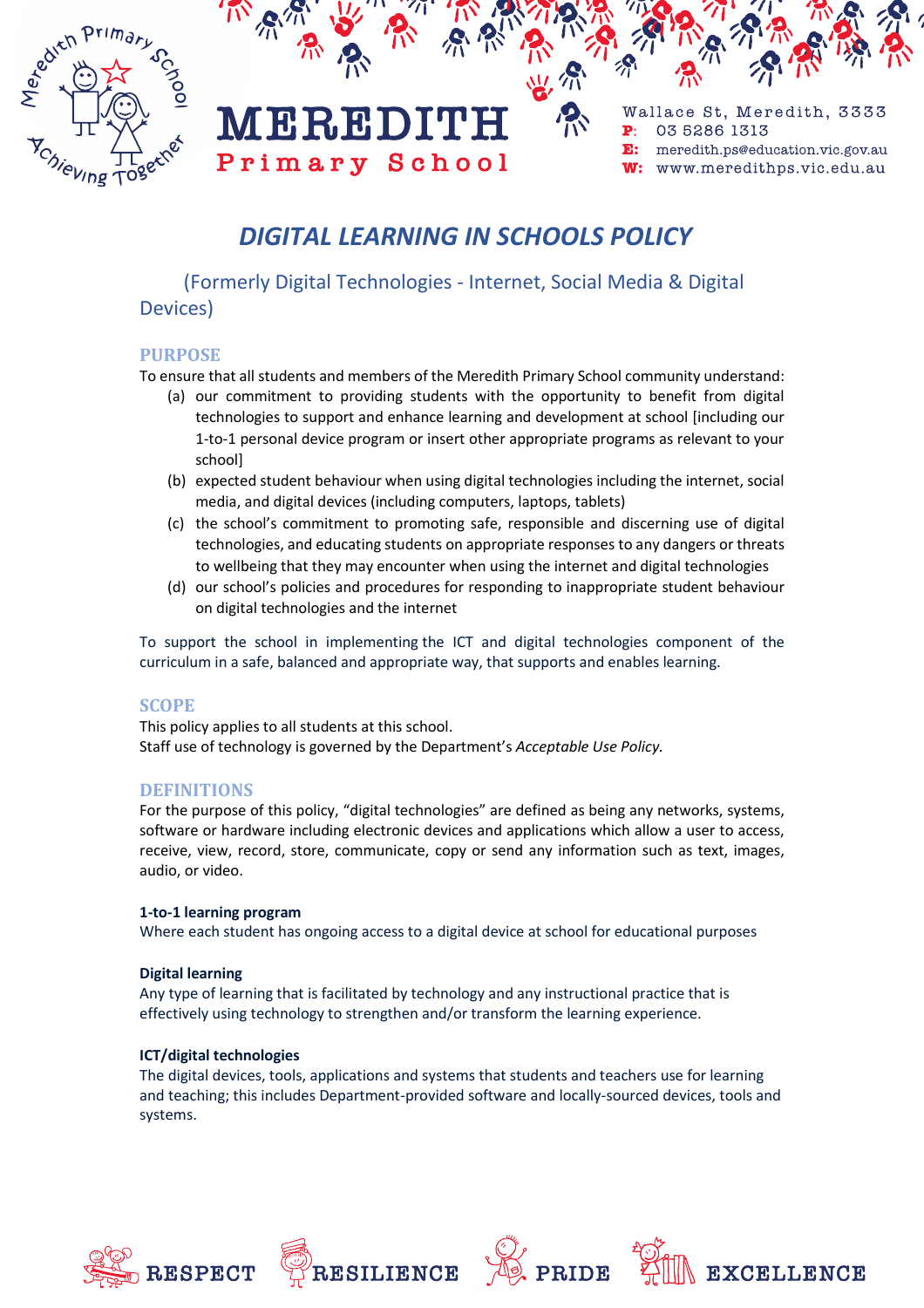

Wallace St, Meredith, 3333 03 5286 1313 meredith.ps@education.vic.gov.au E: www.meredithps.vic.edu.au  $W:$ 

# **POLICY**

#### **Vision for digital technology at our school**

This school understands that the safe and appropriate use of digital technologies including the internet, apps, computers and tablets provide students with rich opportunities to support learning and development in a range of ways.

 $\blacksquare$ 

Through increased access to digital technologies, students can benefit from enhanced learning that is interactive, collaborative, personalised and engaging. Digital technologies enable our students to interact with and create high quality content, resources and tools. It also enables personalised learning tailored to students' particular needs and interests and transforms assessment, reporting and feedback, driving new forms of collaboration and communication.

The school believes that the use of digital technologies allows the development of valuable skills and knowledge and prepares students to thrive in our globalised and inter-connected world. Our school's vision is to empower students safely to use digital technologies to reach their personal best and fully equip them to contribute positively to society as happy, healthy young adults.

### **Safe and appropriate use of digital technologies**

Digital technology, if not used appropriately, may present risks to users' safety or wellbeing. We are committed to educating all students to be safe, responsible and discerning in the use of digital technologies, equipping them with skills and knowledge to navigate the digital age.

We:

- use online sites and digital tools that support students' learning, and focus our use of digital technologies on being learning-centred
- restrict the use of digital technologies in the classroom to specific uses with targeted educational or developmental aims
- supervise and support students using digital technologies in the classroom
- effectively and responsively address any issues or incidents that have the potential to impact on the wellbeing of our students
- have programs in place to educate our students to be promoting safe, responsible and discerning use of digital technologies, including [insert details of specific programs]
- educate our students about digital issues such as online privacy, intellectual property and copyright, and the importance of maintaining their own privacy online
- actively educate and remind students of our *Student Engagement* policy that outlines our School's values and expected student behaviour, including online behaviours
- have an Acceptable Use Agreement outlining the expectations of students when using digital technology at school (please refer to Appendix A)
- use clear protocols and procedures to protect students working in online spaces, which includes reviewing the safety and appropriateness of online tools and communities, removing offensive content at earliest opportunity
- educate our students on appropriate responses to any dangers or threats to wellbeing that they may encounter when using the internet and other digital technologies
- provide a filtered internet service to block access to inappropriate content
- refer suspected illegal online acts to the relevant law enforcement authority for investigation







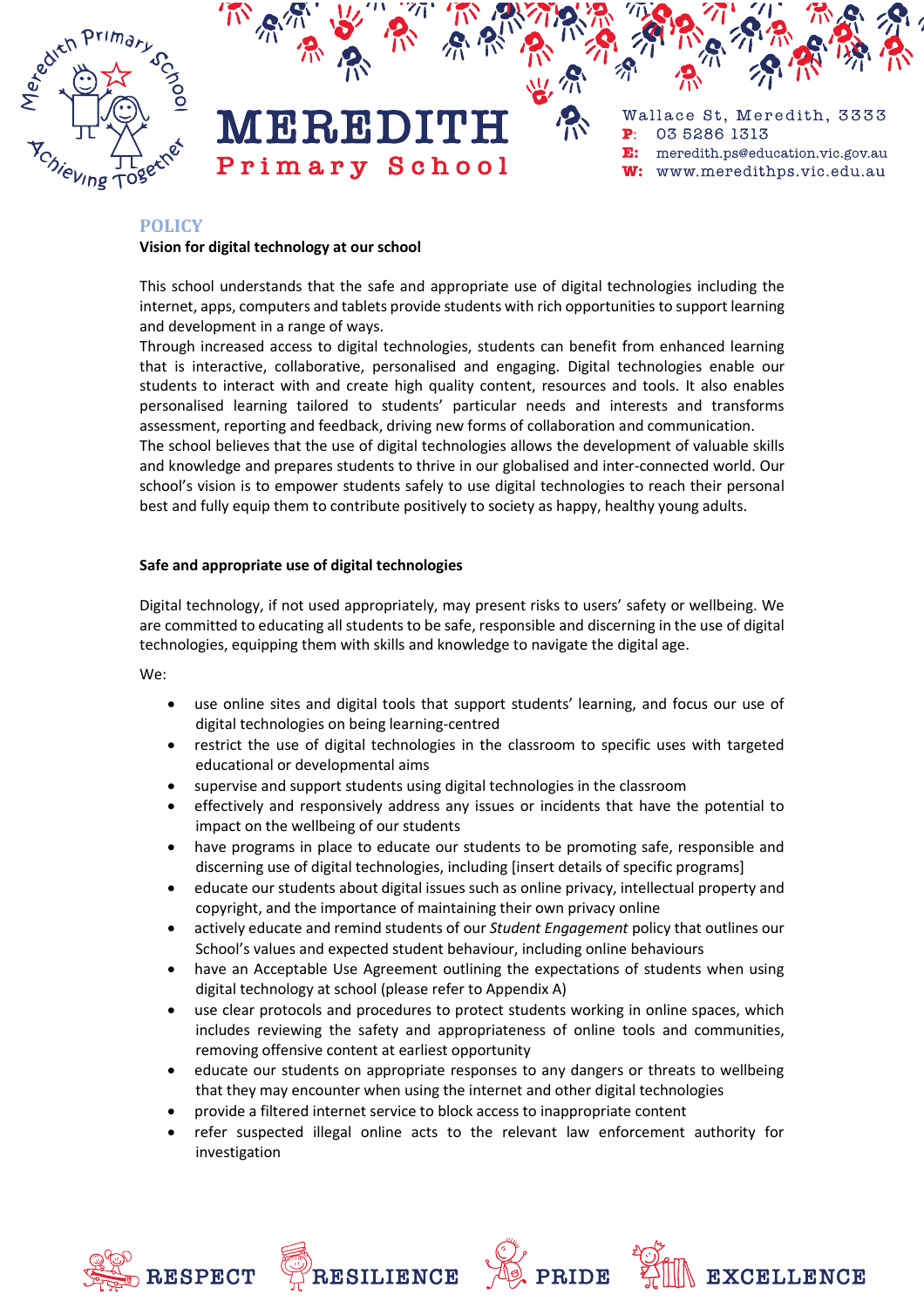



• support parents and carers to understand safe and responsible use of digital technologies and the strategies that can be implemented at home through regular updates in our newsletter and annual information sheets.

Distribution of school owned devices to students and personal student use of digital technologies at school will only be permitted where students and their parents/carers have completed and signed an Acceptable Use Agreement.

It is the responsibility of all students to protect their own password and not divulge it to another person. If a student or staff member knows or suspects an account has been used by another person, the account holder must notify the classroom teacher immediately.

All messages created, sent or retrieved on the school's network are the property of the school. The school reserves the right to access and monitor all messages and files on the computer system, as necessary and appropriate. Communications including text and images may be required to be disclosed to law enforcement and other third parties without the consent of the sender.

#### **Student behavioural expectations**

When using digital technologies, students are expected to behave in a way that is consistent with the school's *Statement of Values, Student Engagement & Wellbeing Policy* and the *Bullying Prevention* policy.

When a student acts in breach of the behaviour standards of our school community (including cyberbullying, using digital technologies to harass, threaten or intimidate, or viewing/posting/sharing of inappropriate or unlawful content), the school will institute a staged response, consistent with our policies and the Department's *Student Engagement and Inclusion Guidelines.*

Breaches of this policy by students can result in a number of consequences which will depend on the severity of the breach and the context of the situation. This includes:

- removal of network access privileges
- removal of email privileges
- removal of internet access privileges
- removal of printing privileges
- other consequences as outlined in the school's *Student Wellbeing & Engagement* and the *Bullying Prevention & Response* policies.

#### **FURTHER INFORMATION AND RESOURCES**

See links below for template Acceptable Use Agreements on the Department's website:

- [Acceptable Use Agreement for Primary Schools -](http://www.education.vic.gov.au/Documents/about/programs/bullystoppers/AUA%20Primary%20Final.docx) Template
- [Acceptable Use Agreement for Upper Primary and Secondary Schools -](http://www.education.vic.gov.au/Documents/about/programs/bullystoppers/AUA%20Secondary%20Final.docx) Template
- Further information [Consent, Acceptable Use Agreements and Online Services](http://www.education.vic.gov.au/about/programs/bullystoppers/Pages/lolconsent.aspx)

Reference: https://[www2.education.vic.gov.au/pal/digital-learning](https://www2.education.vic.gov.au/pal/digital-learning)





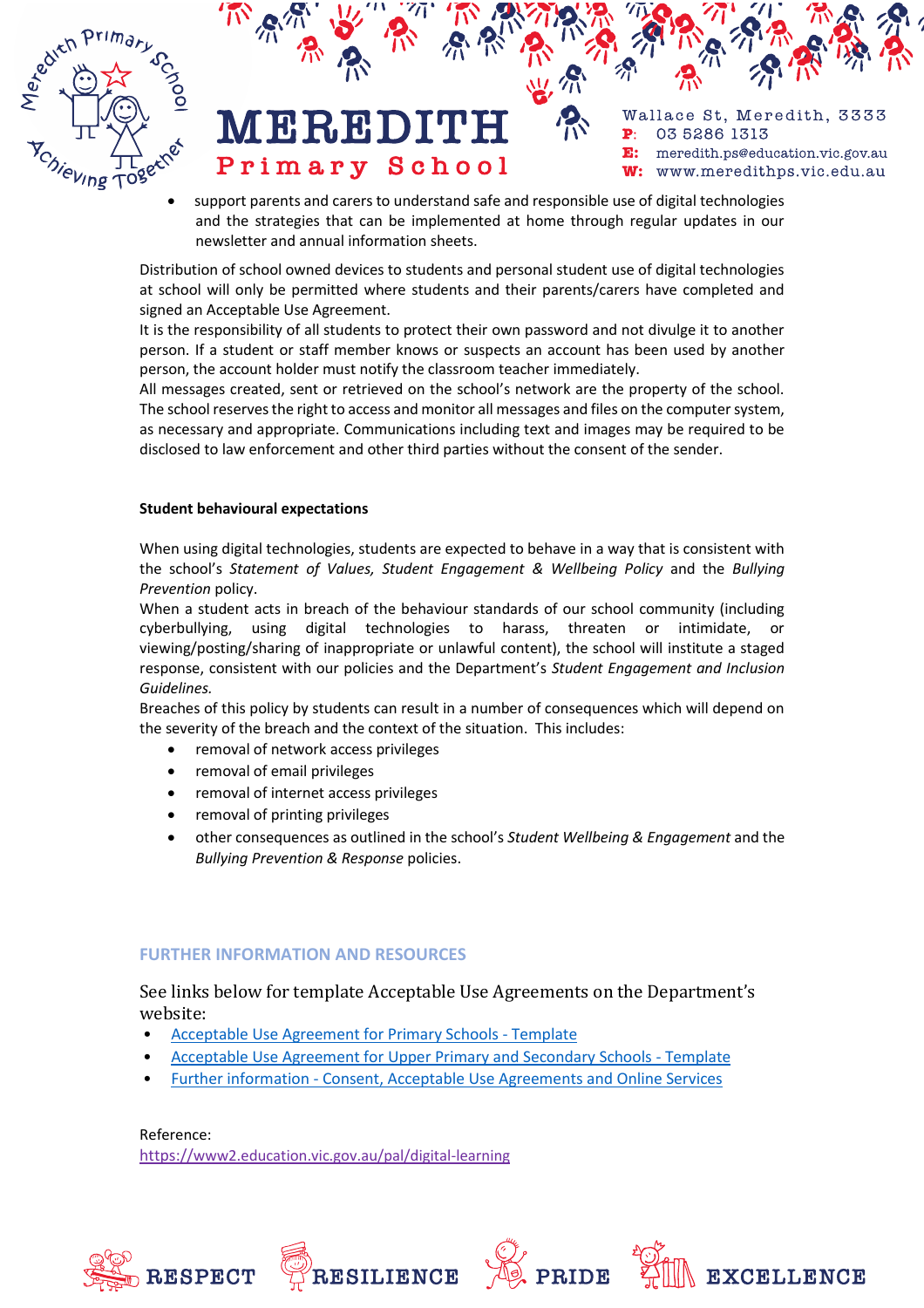

Please refer also to the school's *Personal Devices –Access Policy*.

#### ICT Online Planning Tool

The online ICT Planning Tool has been created to help schools simplify the planning process. The Principal/Assistant Principal and school service technicians have default access to the tool. Access for other staff members can be delegated as required.

The tool has clearly defined focus areas to assist schools to:

- develop their ICT Vision
- identify current infrastructure, hardware and fleet usage and areas for improvement
- identify current ICT and target practices aligned with learning and teaching goals
- develop a plan of action, including a Gantt chart, that will lead to the achievement of their identified goals
- develop a plan for infrastructure and device management
- plan their school ICT budget expenditure over a four-year period

To access the online planning tool, refer to: [ICT Planning](https://apps.edustar.vic.edu.au/prism/planning/default.aspx#/) Tool (login required).

#### ICT Strategic Planning Workshops

The Principal/Assistant Principal and digital learning leaders/teams, together with their service and local technicians will give full consideration to attending the free workshops that are facilitated by the Digital Learning Services Unit, in partnership with IMTD. The full-day workshops provide up to date information, time and expert support, allowing school teams to develop/update their current ICT Strategic Plan using the online planning tool.

Please refer to the Resources Tab at the website above for further resources to support the school's implementation of digital technologies.

# **COMMUNICATION**

This policy will be communicated to our school community in the following ways:

- Available publicly on our school's website
- Included in staff induction and child safety training processes
- Discussed at staff briefings/meetings as required
- Included in our staff handbook/manual
- Included in transition and enrolment packs
- Made available in hard copy from school administration upon request

# POLICY REVIEW AND APPROVAL

| Policy last reviewed  | 20/6/2022                  |
|-----------------------|----------------------------|
| Approved by           | Principal on the 20/6/2022 |
| Next scheduled review | June 2024                  |
| date                  |                            |